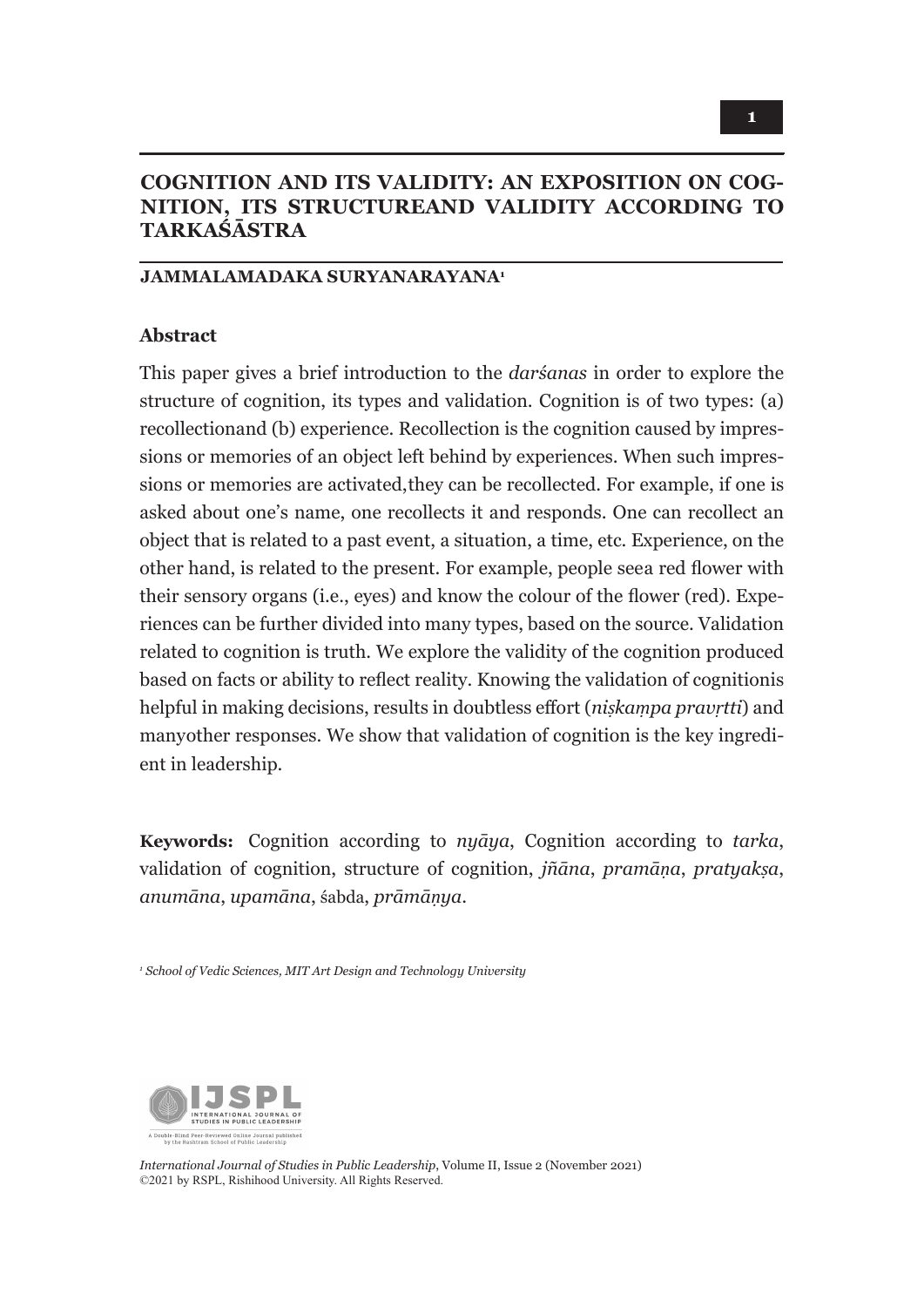### **A brief overview of Indian Knowledge system**

The term Indian Knowledge System refers to the different types of knowledge streams that originated in India (also referred to as Bhārat). These include but are not limited to the *vēda*, *sūtra* (texts), *bhāṣya* (texts), edge streams that originated in India (also referred to as Bhārat). These include but are not limited to the *vēda*, *sūtra* (texts), *bhāṣya* (texts), *smṛti* (texts), *itihāsā* (history), *purāṇ*ā(literature) and *darśanā* (philosophies). Most of these do not have English equivalents. Figure 1 depicts the structure of the Indian Knowledge System with some examples.

- *Vēdas* are *apauruṣ*ēyās, the content of which is not attributed to a person or a group of people. They were experienced by *ṛṣ*īs, who are often referred to as *draṣṭ*ās, meaning a person who sees mentally. *Draṣṭ*ā is different from *kartā*, which means a doer. There are four vēdas, namely, *Rgvēda*, *Yajurvēda*, *Sāmavēda* and *Atharvavēda*.
- *Sūtra* are texts written by rsīs; a larger sense is expressed unambiguously and concisely with fewer phrases that have a universal appeal. Some of the examples include *Aṣṭ*ādhyāyī, *Yōgasūtraṃ, Nyāyasūtram, Brahmasūtraṃ,*  etc.
- *Bhāṣya* are commentaries on *sūtra*, where the author elaborates or refutes them. Examples of *bhāṣya* include *Mahābhāṣyaṃ* on *Aṣṭ*ādhyāyī, *Vyāsabhāṣyaṃ* on *Yōgasūtraṃ*, *Vātsāyanabhāṣyaṃ* on *Nyāyasūtraṃ*, and Śānkarabhā*ṣyaṃ* on *Brahmasūtraṃ*, etc.
- *Smṛti* refers to the literature whose source is the *vēda* and are written to elaborate the objectives of the *vēdas*. The literal meaning of *smṛti* is "that which is remembered." Some examples include *Parāśarasmṛti, Kātyāyanasmṛti*, *Hārītasmṛti*, etc.
- *Itihāsā* are the histories of India. These are *Rāmāyaṇa, Mahābhārata* and some parts of *vēdas*.
- *Purāṇ*ās are a type of literature where the creation of the universe, the dissolution of the universe, and the lineage of the ruling dynasties are narrated as stories for the benefit of the lay person. Some examples are *Agnipurāṇa*, *Skāndapurāṇa*, etc.
- *Darśanās* are the philosophies to understand the world and achieve the ultimate goal of life, i.e., *mōkṣa*. Examples include *nyāya*, *yōga*, *vēdānta*, etc.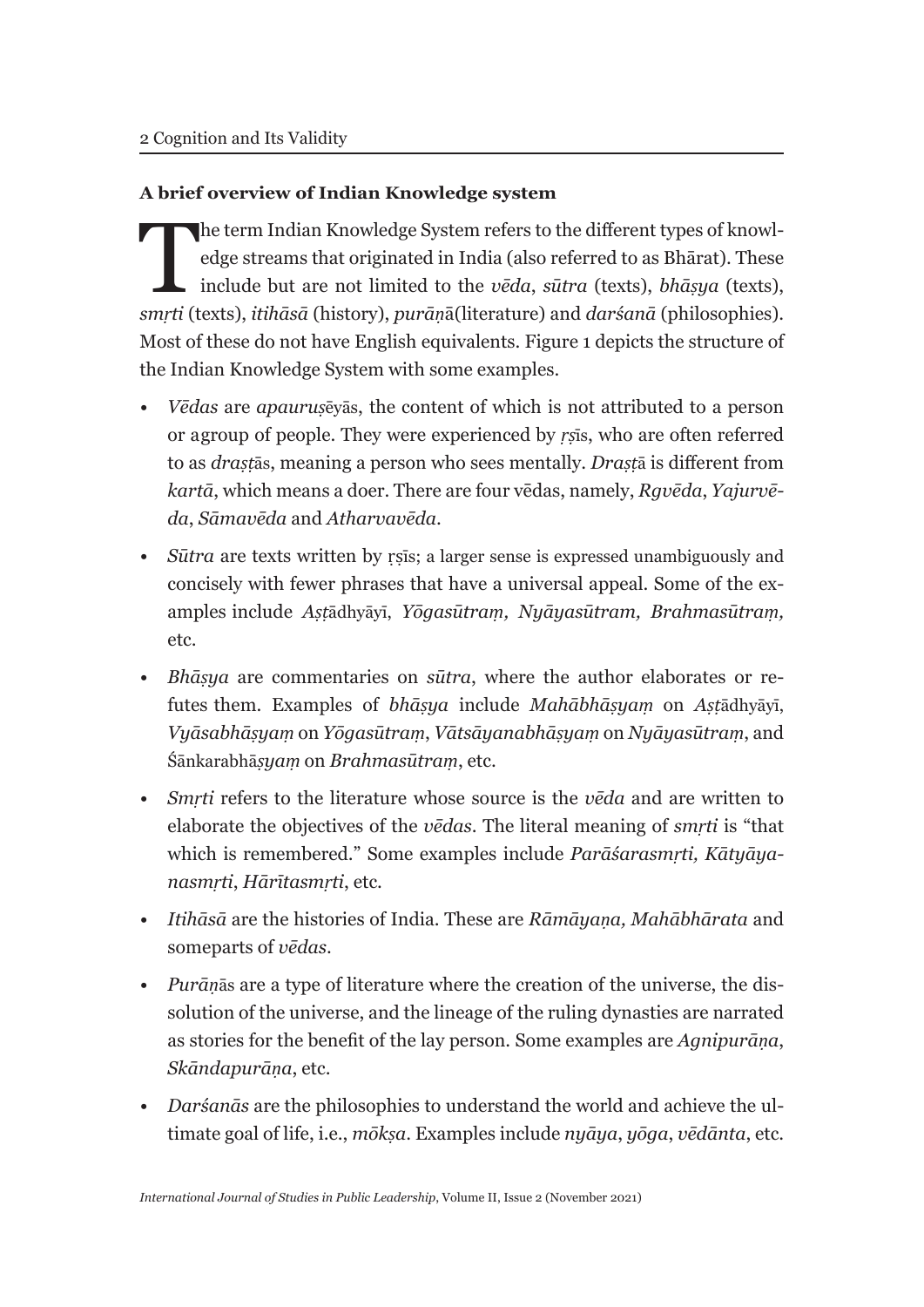Given below is a śloka from a *smṛti* entitled Śukranīti Śukra (Sukra,2008), one of the Indic Knowledge Systems:

# Śāstrāya *gurusaṃyogaḥ* śāstra*ṃ vinayavṛddhayē | vidyāvinīto nṛpatiḥ satāṃ bhavati saṃmataḥ ||*

This śloka indicates that the knowledge gained under the guidance of a guru enables kings or governors to be accepted even by the *paṇḍitas* (intellectual community). The acceptance is gained because of their thoroughly gained knowledge of the framework of governance. For example, emperor Chandragupta Maurya trained under Chanakya, Shivaji Maharaj under Swami Samartha Ramadasa*,* and Hakka Raya and Bukka Raya under Swami Vidyaranya. A leader has honed his precision and hence makes appropriate, unerring decisions in difficult times, which naturally attracts many followers. In this process cognition has a key role to play. A person cannot be precise without having a clear view of the structure of the information. Another key factor in leadership is knowing the validity of that information. Someone trained in a śāstra is actually trained in its framework. This is applicable to any discipline.

The rest of this paper is as follows: In the first section, *darśana*, its two parts— āstika and *nāstika—* and the concept of cognition are explained. Then cognition and cognition experiences are presented. Next, the structure of cognition and its validity (or invalidity) in building leadership is explained. The paper ends with a brief conclusion.



**Figure 1 :** *Structure of the Indian knowledge system with some examples*

#### **An Overview of** *Darśana*

The etymology of *darśana* is *dṛ*śyate anēna iti darśana*ṃ*. *Darśana* shows a path or a perception towards life. Every text or knowledge base cannot be re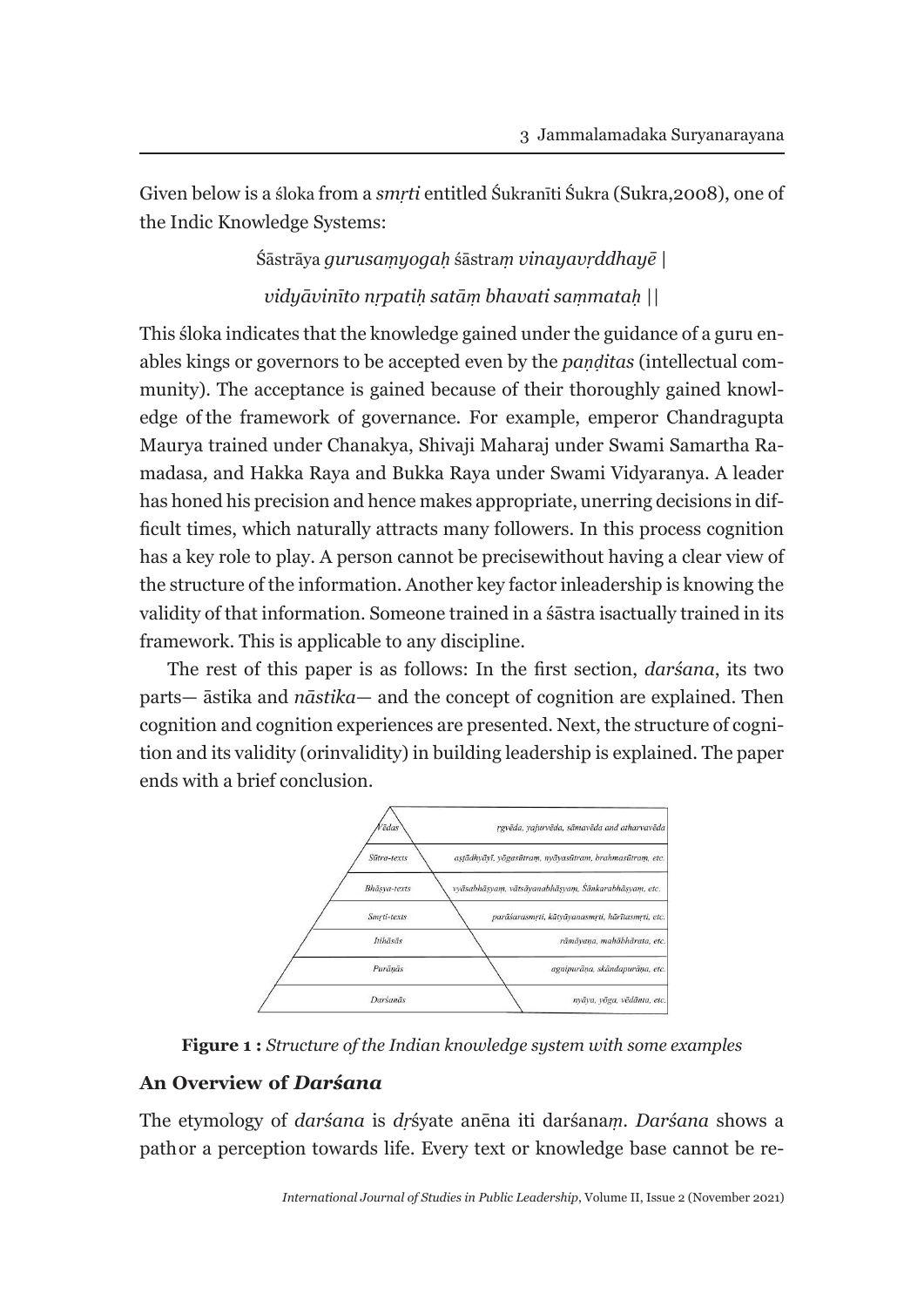ferred to as a *darśana* because some may deal with *mantras* (part of *vedas* used while performing rituals), a few may deal with commentaries, while others may address poetry, etc. Our *ṛṣis* dealt with their prescriptions towards life and its problems in *darśanas*.

*Darśanas* are of two kinds: āstika and *nāstika*. The literal meaning of āstika *darśana* is belief in life after the current one. The system that has no belief in this is *nāstika darśana*. Hence *baudhha* and *jaina darśana* must also be considered as āstika as they also believe in life after current life; however, it is defined that an āstika takes *vēdas* as a primary *pramāṇa* (means of knowledge), and a person not taking *vēdas* as a *pramāṇa* is a *nāstika.* There are six āstika *darśanas*—*nyāya, vaiśeśika, yōga, sāṃkhya, mīmāṃsā,* and *vedānta*. *Rṣis*  have made a unique and invaluable contribution to each of the above *darśanas*. Table 1 on the next page shows the contribution of various the *ṛṣis* to different *darśanas* alongside their first published book. *Nyāya Sūtras* were given by Gautama, *Vaiśeśika* by Kāṇāda, *Yoga Sūtras* by Patanjali, Kapilamuni composed *Sāṃkhya Sūtras*, Jaimini the *Mīmāṃsā Sūtras* and Bādarāyaṇa gave the *Brahma Sūtras*.

| Name of the <i>darsang</i> | Name of the rsi | Name of the first book |
|----------------------------|-----------------|------------------------|
| Nyāya                      | Gautama         | Nyāya Sūtra            |
| Vaiśeśika                  | Kāņāda          | Vaiśeśika Sūtra        |
| Yōga                       | Patanjali       | Yōga Sūtra             |
| Sāmkhya                    | Kapila          | Sāmkhya Sūtra          |
| Mīmāṃsā                    | Jaimini         | Mīmāṃsā Sūtra          |
| Vedānta                    | Bādarāyaņa      | Bramha-Sūtra           |

**Table 1** : Darśanas and their contributors

*Darśanas* help understand life, problems encountered in life, and the perception required to deal with those problems. Āstika darśanas deal with the universe, its creation, cause, and source. They attempt to answer the following questions, particularly those that may not have a direct answer.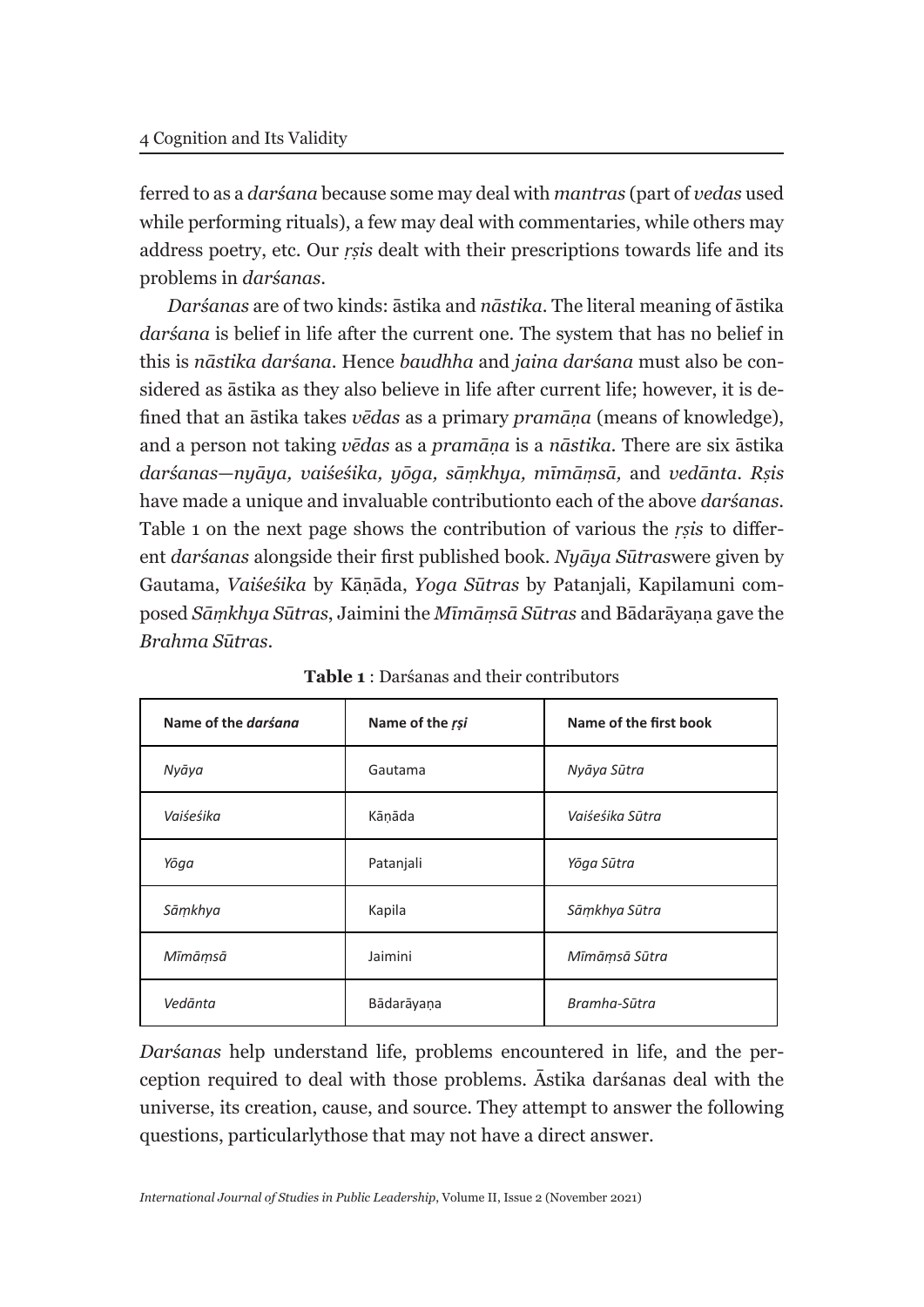- What is creation?
- What is the universe?
- What is the philosophy of life?
- What is the ultimate goal of life?

To answer the above questions a person needs to have a clear understanding of the constituents of this universe (*prapancha*), the process of understanding something (*pramāṇa*), and the ultimate goal of life (*mōkṣa)*. Each *darśana* defines *mōkṣa* differently and suggests different knowledge paths towards attaining it, thus providing different types of *pramāṇas* (means of knowledge).

# **An Overview of Tarka Śāstra**

*Tarka Śāstra* is the combination of *Nyāya* and *Vaiśeśika darśanas*. The seven elements of the universe are defined according to *Vaiśeśika darśana*. The seven are grouped into two categories, *bhāva padārtha*, the entities that are present, and *abhāva padārtha*, the entities that are absent. *Tarka Śāstra* also defines *pramāṇa* (the means of knowledge taken from *Nyāya Śāstra*). According to *Nyāya Śāstra* there are four *pramāṇas*: *pratyakṣa*, *anumāna*, *upamāna* and śabda.

Śankara Miśra (Shankara, 2007,p.18) in *Vaiśēṣikasūtrōpaskāraḥ*, the commentary on Kaṇādā's *Vaiśēṣikasūtraṃ* and Vātsāyana (Vātsāyana, 1998, p.39) in *Nyāyabhāshyam* state that niśśrēyasam or mōksa is the absolute absence of sorrow. In the context of *moksa*, the seeker ponders on the following questions:

- What is the cause of sorrow?
- What are the miseries caused by sorrow?
- How can we gradually eliminate all those causes and be in a state where there is no sorrow?

Thus, in order to achieve *mōkṣa* a person must gain true knowledge and apply the concept of cognition.

### **Cognition as per Western and Indic Knowledge Systems**

Cognition is knowledge, also known as *buddhi* or *jñāna* (Annṃbhaṭṭa, 1960, p.16). Cognition refers to understanding, perception, insight, etc. According to *APA Dictionary of Psychology*, cognition refers to all forms of knowing and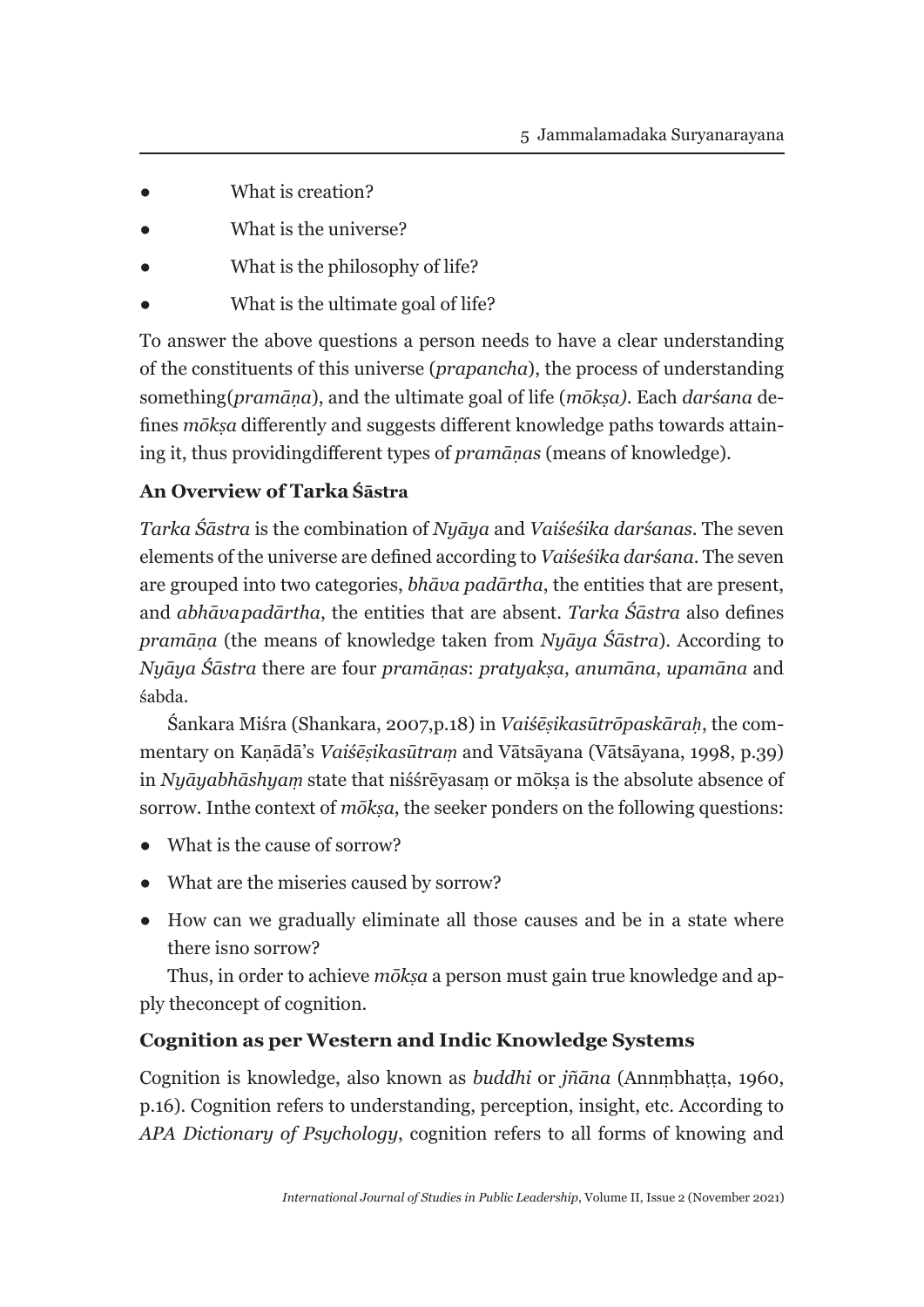awareness, such as perceiving, conceiving, remembering, reasoning, judging, imagining, and problem solving. Along with affect (*APA Dictionary of Psychology, n.d.*) and conation, it is one of the three traditionally identified components of the mind. Cognition is a *guṇa* / quality of ātman / soul, which is the primary cause of all kinds of responses of any living being. A response needs a good knowledge of the subject under consideration. Cognition is mainly of two types: *anubhava*/ experience and *smaraṇa*/ recollection. Both of these can be *yathārtha*/ valid and *ayathārtha*/ invalid. Cognition is also called *jñāna*, *pramiti,* etc. Cognition is of two types — recollection (relates to the past) and experience (relates to the present).

A clear cognition is a prerequisite for behaviour. A desire to accomplish something requires a thorough knowledge of the process to be followed to achieve it.

A thought is first framed in the mind before becoming an action. For example, in his renowned speech at the Parliament of Religions, Swāmi Vivēkānanda said: "Sisters and Brothers of America, it fills my heart with joy unspeakable to rise in response to the warm and cordial welcome which you have given us." He had to first frame the above statement in his mind before narrating it. In this example, cognition refers to framing the sentence in the mind and behaviour (or *vyavahāra)* refers to the narration.

#### **The Concept of Recollection in Tarka Śāstra**

Recollection needs memory or an impression of experience (Annaṃbhaṭṭa, 1960, p.17). Before recollecting something (1) a person has to experience it, (2) register it in the memory, and (3) trigger that particular memory. Partial recollection refers to remembering a part of something. In case of partial recollection, the memory is not triggered to the fullest extent. Recollection is illustrated in Figure 2 on the next page.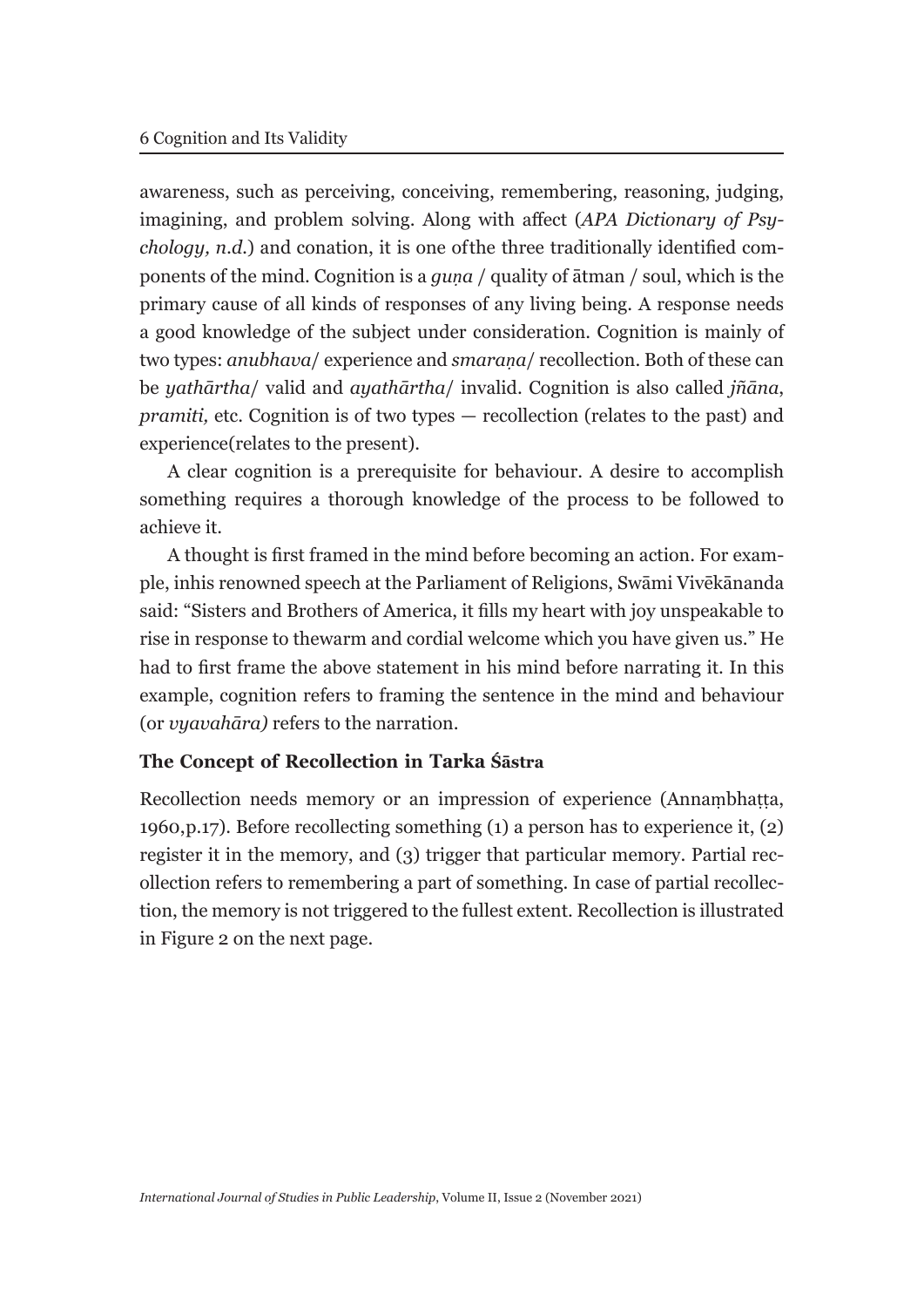

**Figure 2:** Example of Recollection

In Figure 2 *(Boy Seeing the Moon, n.d.),* the sequence of events occurs as given

- (1) Day 1: 10 p.m: a boy sees moon. This is an experience.
- (2) Day 1: After 10 p.m: whatever he saw at 10pm is changed into memory or impression and is registered within him.
- (3) Day 2: A registered memory can get triggered at a later time. This is referred to as *udbudha samsaraha* (triggered memory).
- (4) Once triggered, the memory is recollected. This is called *smaranam*.

### **Experience as per Tarka Śāstra**

The second type of cognition is experience (Annaṃbhaṭṭa, 1960, p. 23). It can be either non-verbalisable cognition (*niṣprakāraka jñānaṃ*) or verbalisable cognition (*saprakāraka jñānaṃ*). Non-verbalisable cognition refers to an experience which cannot be conveyed properly. An example of non-verbalisable cognition: when a person sees a snake for the first time and does not recognise what it is, he can vaguely refer to the snake as a rope. Verbalisable cognition refers to clearly conveying a known matter or experience. For example, when a person recognises a picture of a peacock and is able to express something about the peacock and describe it, the experience is referred to as verbalisable cognition. Only verbal cognitions are expressible, while non-verbal cognitions are not expressible.

Verbalisable cognition always has a holder and a property. In the above example, if a person describes the peacock as blue in colour, the peacock is the holder and the blue colour is the property. The holder is called *dharmī* and the property is called *dharma*. There can be different combinations of *dharma* and *dharmi*, as explained in Table 2 on the next page.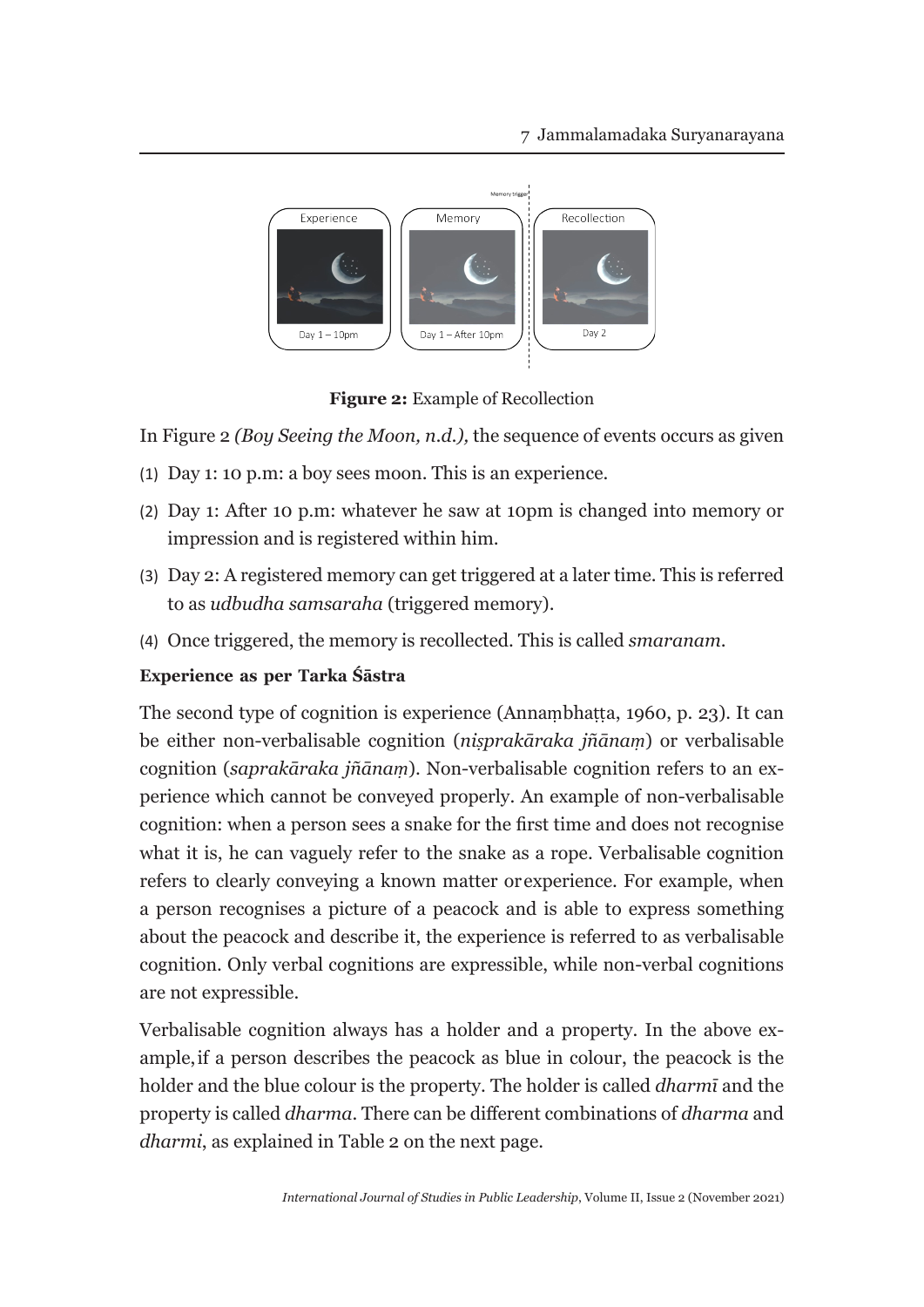#### 8 Cognition and Its Validity

| <b>Type</b>    | <b>Holder</b> | Property | <b>Definition</b>                   | Example                     |                                             |
|----------------|---------------|----------|-------------------------------------|-----------------------------|---------------------------------------------|
| $\mathbf{1}$   | one           | One      | one holder and<br>oneproperty       | pot on the<br>floor         | $holder = floor property = pot$             |
| $\overline{2}$ | one           | many     | holder and many<br>properties       | pot and mat<br>on the floor | $holder = floor property = pot,$<br>mat     |
| 3              | many          | one      | many holders and<br>one property    | one pot on<br>many stones   | holder = many stonesproperty<br>$=$ pot     |
| 4              | many          | many     | many holders and<br>many properties | many pots on<br>many stones | holder = many stonesproperty =<br>many pots |

**Table 2**: Examples of Verbalisable Cognition

Verbalisable cognition can be further divided as valid or proven cognition and invalid or unproven cognition. These divisions are known when the building blocks of the cognition or the structures of the cognition are known. A non-verbalisable cognition cannot be verified for its validity as its structure is unknown.

### **Types of experience as per Tarka Śāstra**

The experiences are of three types: perception, inference, and verbal cognition.

- Perception (*pratyakṣa)*: The cognition is produced because of the relationship between a sensory organ and an object. This relationship is called *sannikarṣa*.
- Inference (*anumiti*): The cognition is produced because of logic and reasoning.
- $\bullet$  Verbal cognition (śābdabōdha): The cognition is produced by the use of meaningful words to describe an object.

# **Pratyak***ṣ***a: Direct Perception in Tarka Śāstra**

The cognition of the world perceived directly by the sensory organs is called *pratyakṣa* and the entities involved in *pratyakṣa* are self, mind, sensory organ,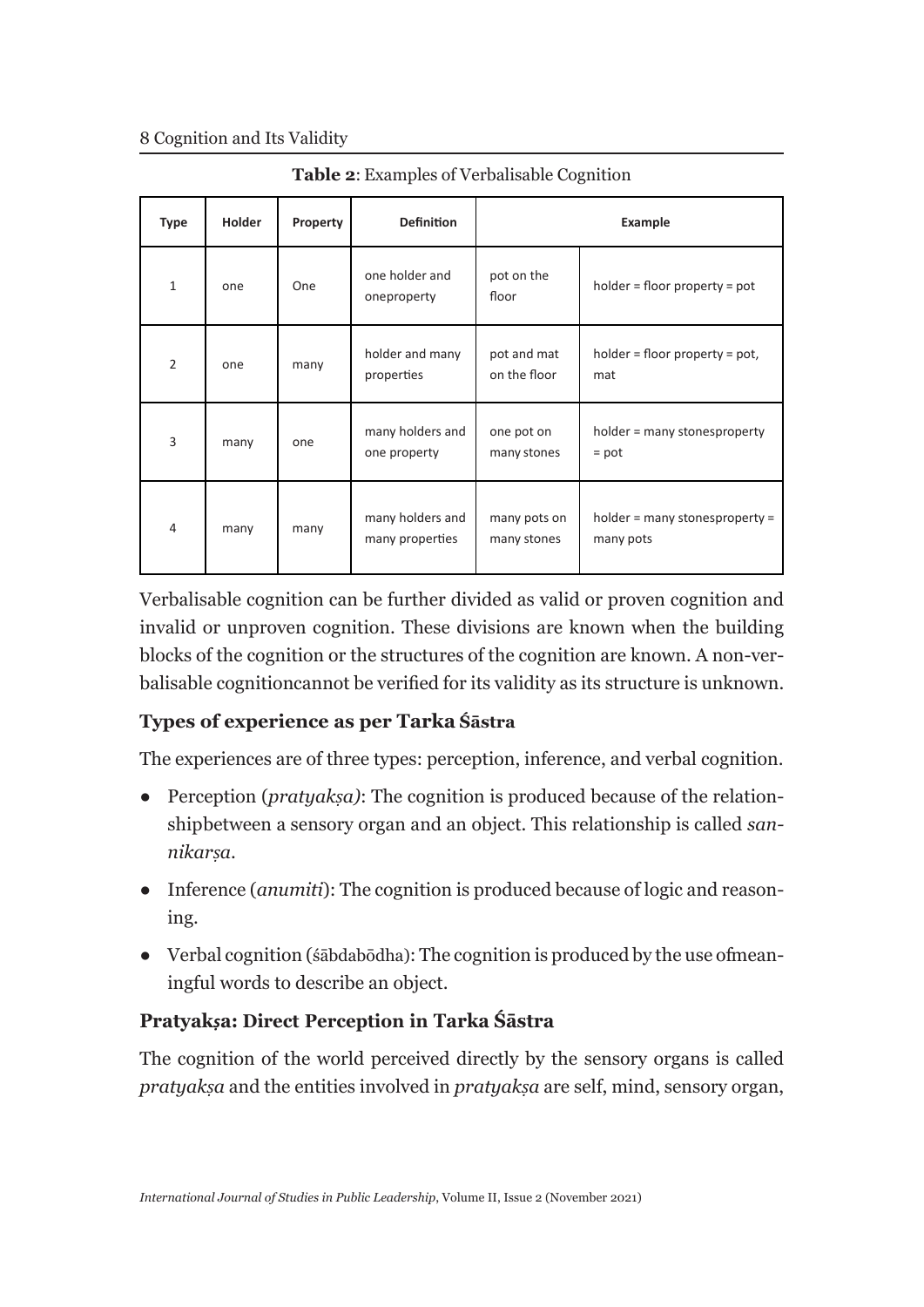and the object. Consider the example of a girl holding a bird in her hand. Her eye is the sensory organ or the *indriya.* Her eyes are looking at the bird. The relationship between her eyes and the bird is called *saṃyōga. Tarka Śāstra* defines many types of relationships between a sensory organ and an object. A relationship exists if the girl knows the colour of the bird. A different relationship exists if she knows the birdness in the bird. This is explained in Table 3.

| Sensory<br>Organ | <b>Object</b>   | Relationship               | Pratyakşa                    |
|------------------|-----------------|----------------------------|------------------------------|
| Eye              | <b>Bird</b>     | Samyōga                    | This is a bird               |
| Eye              | Bird's colour   | Samyukta-samavāya          | This bird is brown in colour |
| Eye              | Bird's property | Samyukta-samavēta-samavāya | This bird is a sparrow       |

**Table 3: Pratyakṣa According to the Relationship**

# **The Process of** *Pratyakṣa* **in Tarka Śāstra**

The entities in *pratyakṣa* (self, mind, sensory organ and the object) are related as follows (Annmbhatta, 1960, p.108): The "self" gets connected with the mind, the "mind" is connected to the sensory organ, and the "sensory organ" is connected with the object. A few examples are illustrated below:

- (1) A person watching television is thinking about something else. Though there exists a relationship between the "self" and the "object," the self (the person) cannot experience it since the "mind" is disconnected from the object.
- (2) During sleep the "self" is disconnected from the "mind" and hence the self (the person) cannot experience any object.
- (3) When not related to an object, the "self" will not cognise anything. For example, a person cannot know what is behind a wall if there is no relationship between the self and the objects on the other side of the wall.

# **Obstacles to** *Pratyakṣa* **as per Sāṃkhya Darśana**

Here are some guidelines from *Sāmkhyakārikā* of Īśwarakrisna (Īśwarakrsna, 1917, 50), where the author lists the obstructions for perception (*pratyakṣa*):

● *Atidūrāt*: A far away object cannot be known. For example, though a person may have a relationship with something far away, he (she) cannot know who or what it is.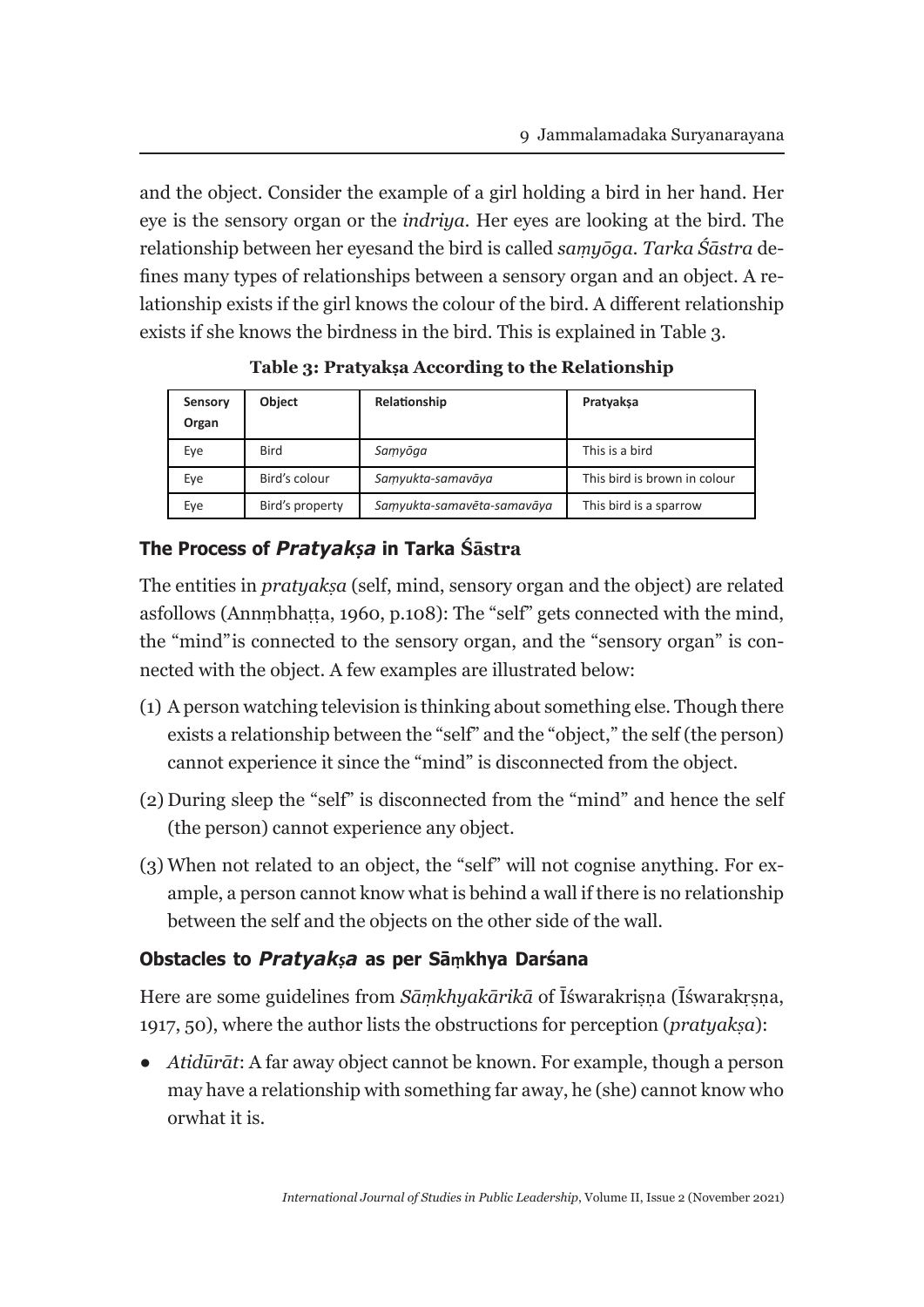- *Sāmīpyāt*: An object very close cannot be known. For example, if something is too close to a person's eye, he (she) cannot see it because of its proximity.
- *Indriyaghātāt*: An object very close or very far cannot be perceived by a weak sensory organ.
- *Manōnavasthānāt*: The relationship between the mind and the sensory organis disconnected. In such a state, a person cannot cognise anything.
- *Saukṣmyāt:* A very small object is unrecognisable for the sensory organs. For example, atoms, viruses, etc., cannot be sensed by the sensory organs directly.
- *Vyavadhānāt*: A blocked object cannot be seen. For example, a car parked behind an obstructing building cannot be seen by the person in front of the building.
- *Abhibhavāt*: An object dominates the other because of similar properties. For example, the brightness of a bulb under the sunlight cannot be noticed because of the dominant sunlight.
- *Samānābhiharāt*: An object cannot be identified uniquely because of a common property. For example, the inability to identify a specific pigeonamong a group of pigeons.

# **Anumiti in Tarka Śāstra**

*Anumiti* is the second type of experience and refers to inference. Inference can be drawn from a definite coexistence between two entities. For example, the person observing the smoke coming out of a distant mountain can "infer" that the mountain is on fire. Since the person cannot see the fire directly, it cannot be called *pratyakṣa*. Directly visible smoke is the reason for concluding the presence of an indirectly visible fire. *Anumiti* can be understood by the following sequence of events.

Step 1: Knowing the invariable coexistence between two objects. For example, previous knowledge of coexistence between smoke and fire in foundry, kitchen, temple, etc.

Step 2: Observing the object. For example, seeing the smoke on the mountain

Step 3: Recollecting the relationship between the objects. For example, remembering the invariable relationship between smoke and fire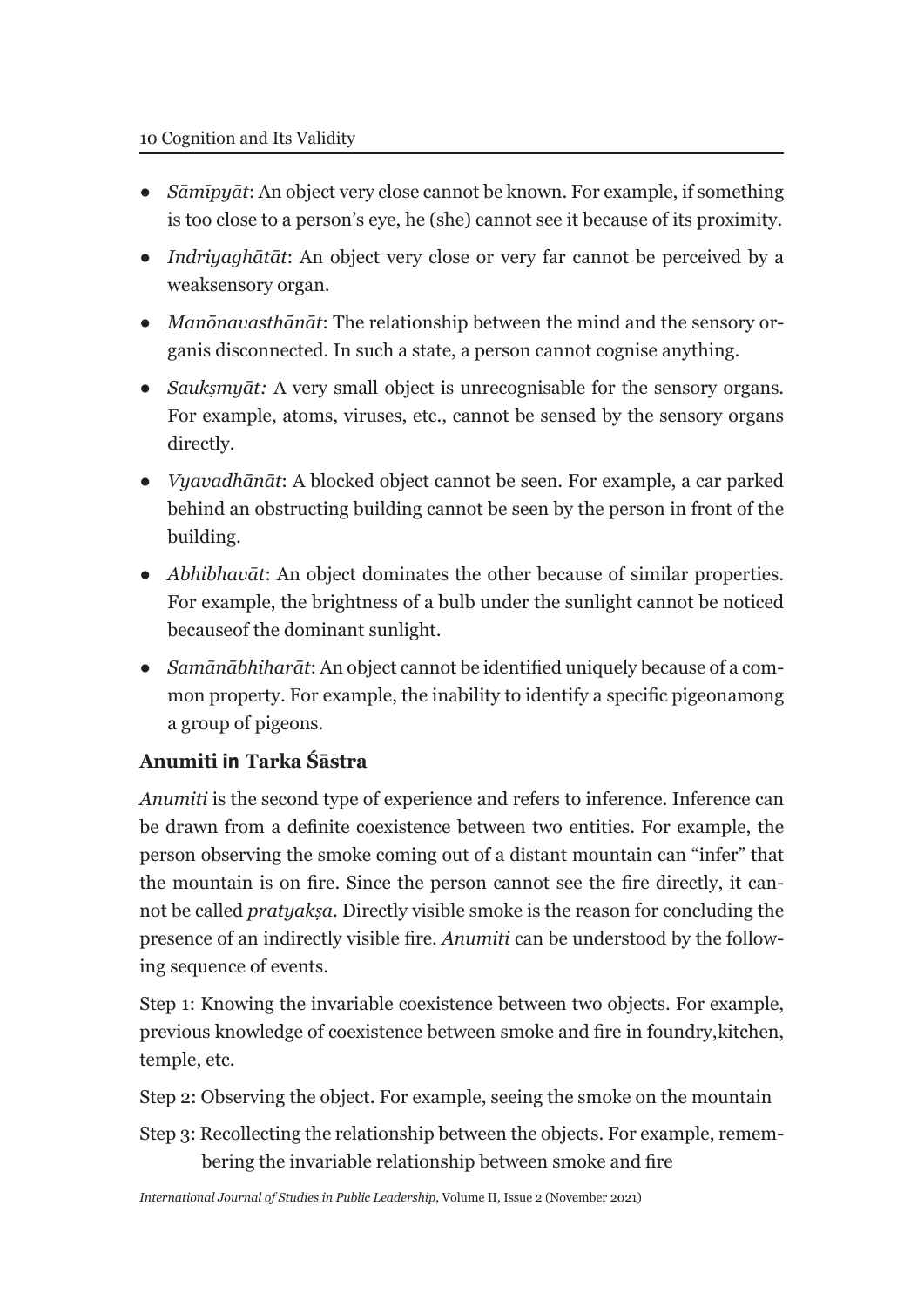Step 4: Drawing a conclusion. For example, concluding that the mountain is on fire

The process of inference (*anumiti)* is used extensively in debates, decision making, etc. The means of inference is of two types according to its priority: *svārthānumāna* and *parārthānumāna*.

*Svārthānumāna* refers to the cause of an inference that is not shared with others. For example, a person hearing the sound of a fast-moving big vehicle, infers for himself that a big vehicle is moving and decides not to cross the road.

*Parārthānumāna* refers to the cause of an inference that is shared with others. For example, when a person hearing the sound of a fast-moving big vehicle infers for himself that a big vehicle is moving and also shares this information with others around him so that he and the others do not cross the road.

# **Śābdabōdha in Tarka Śāstra**

Śābdabōdha is the third type of experience*. Śabda* means word and *bōdha* means knowledge, hence the word śābdabōdha means verbal cognition (Annmbhatta, 1960, p.108). It has three collaborative causes: mutual expectation (ākā*ṇkṣ*ā), compatibility (*yōgyatā)*, and proximity (*sannidhi*).

- 1. Ākā*ṇkṣ*ā: The mutual expectation to generate the meaning is prompted by the absence of meaning when there is only one word. For example, the collection of words like cow, horse, man, elephant, etc., is meaningless because of the absence of ākā*ṇkṣ*ā.
- 2. *Yōgyatā*: The compatibility between words. For example, "he sprinkles with fire" does not provide clarity because of the absence of *yōgyatā*.
- 3. *Sannidhi*: Uttering individual words of a statement without continuance. For example, uttering three individual words of a sentence (e.g., "bring a dog") at different times in a day ("bring" in the morning, "a" in the afternoon, "dog" in the night) is meaningless because of the absence of *sannidhi*.

# **Structure of Cognition as per** *Tarka* **Śāstra**

The knowledge of the structure of a cognition is essential to prove or disprove a statement. The components of knowledge called *viṣayas* are of three types.

- 1. *Prakāra*: The word that qualifies the subject, i.e., an adjective
- 2. *Viśēṣya*: The word qualified or limited by an adjective, i.e., the subject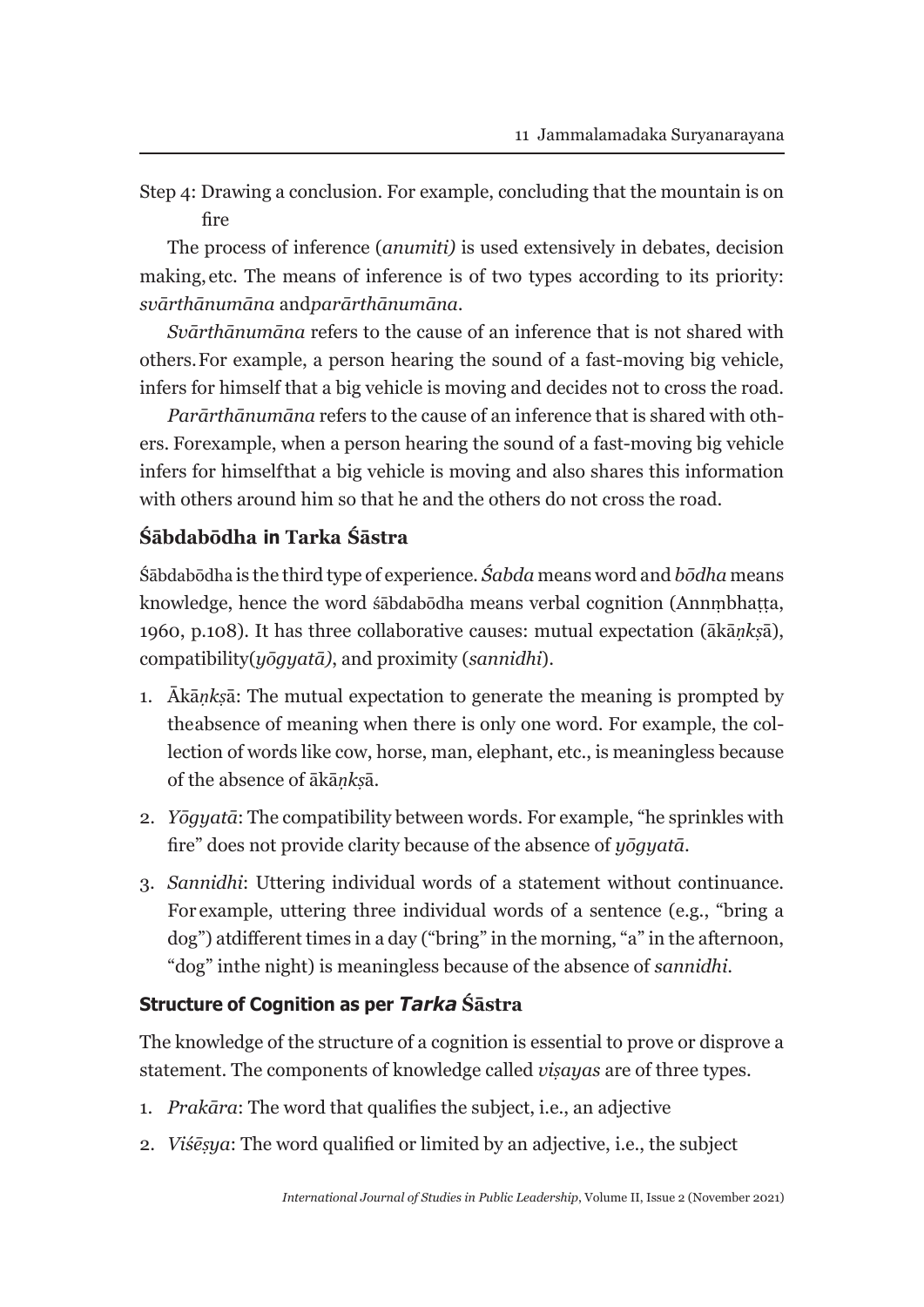3. *Saṃsarga*: The relationship between *prakāra* and *viśēṣya*. *Saṃsarga* can be *saṃyōga* (a temporary relation between two objects) or *samavāya (*a permanent relation between two objects), etc. For example, a person seeing a snow-covered mountain cognises it as a snowy mountain. In this statement, "mountain" is the *viśēṣya*, "snow" is the *prakāra*, and *saṃyōga* (a temporary relation between two objects) is the *saṃsarga*.

### **Validity or Prāmāṇya of the Cognition in Tarka Śāstra**

Cognition is considered valid if it reflects reality and invalid otherwise. A valid cognition is known as prāmāṇya and invalid cognition is known as aprāmāṇya or bhrama.

To prove a given cognition to be valid, the prakāra (adjective) should be applicable to the viśēṣya (subject). For example, a simple statement such as "It is a green pot" is considered a valid cognition (prāmāṇya) since it satisfies the above given three parts of the structure of cognition. In this example, the pot is the viśēṣya, the green colour is the prakāra and samavāya (a permanent relation between two objects) is the saṃsarga.

A cognition is invalid when the prakāra (adjective) is not an attribute of the viśēṣya (subject). For example, on seeing a conch on the beach, a person suffering from jaundice cognises it to be yellow (when the pitta imbalance caused by jaundice is high, everything appears yellow). In this example, the conch is the viśēṣya and the yellow colour is the prakāra. Since, yellow is not a valid attribute of the subject (conch), the cognition is considered to be invalid (aprāmāṇya or bhrama).

In another example, a person seeing two silver-coloured rings but of different material (silver, lead) cognises both to be silver rings. In this example, silver is prakāra and the ring is viśēṣya. Since silver is not the attribute of one of the rings and silver is a valid attribute of another ring, this is considered a "partial" valid cognition.

### **Cognition and Leadership**

A leader can analyse a given problem, classify its constituents and prescribe a sustainable solution. How a guru (leader) analyses a problem, understands it, and recommends a solution is explained with an example.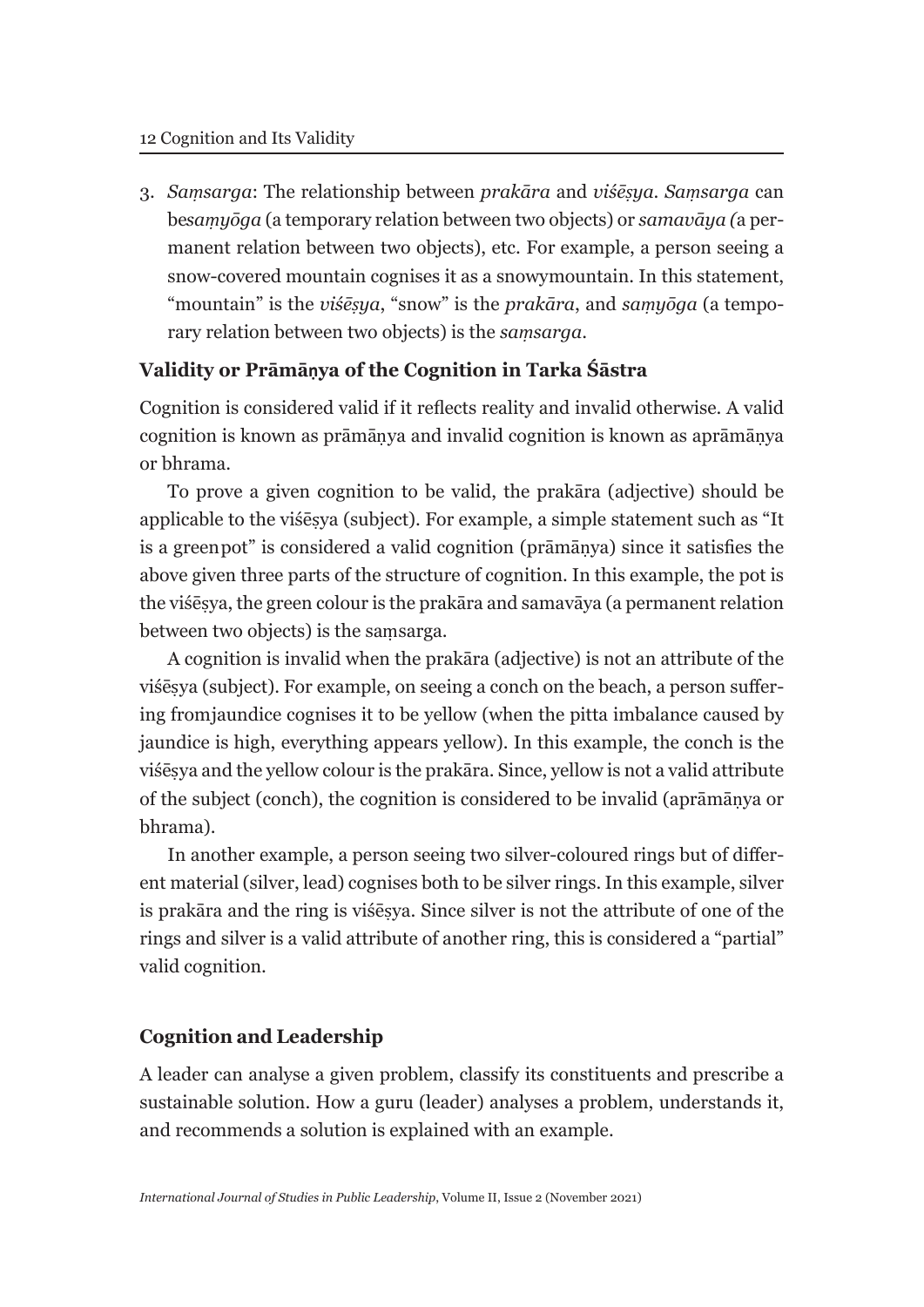Given below is a śloka from *Manusmṛti* Manu, M. (2012):

*Senāpatyaṃ ca rājyaṃ ca daṇḍanētṛtvaṃ eva ca | sarvalōkādhipatyaṃ ca vēdaśāstravidarhati ||*

A thorough knowledge of *vedaśāstra* can enable someone to lead an army or akingdom or a group of kingdoms or even the world.

A deeper analysis of the above śloka indicates that a thorough understanding of a knowledge system (framework / structure) is very important. Once an in-depth knowledge is gained, then this framework can be customised and applied suitably to a requirement. The extent of the application of the gained knowledge can be in any field, be it social, political, economic, or religious.

There can be two parts to manifesting the knowledge into an application design:

- 1. knowledge of the system / framework A
- 2. application of the framework B
- as is application B1
- customised application B2

In order to design a system, the workflow can be  $A \rightarrow B1$ 

or

 $A \rightarrow B2$ 

A leader by virtue of the gained cognition of a knowledge system becomes capable enough to design a system either by customising the framework or by its usage as is.

# **Example**

Consider an Indian purōhita / Hindu priest, who doesn't know Sanskrit but chants mantras, performs rituals, etc. The guru sees a problem here that can lead to forfeiture of authenticity and auspiciousness, dissemination of fake knowledge, and loss of tradition in the current and coming generations.

# **Solution**

The leader, the guru in this case, has a rich knowledge of the complete system that encompasses language, the process, the steps recommended and their application.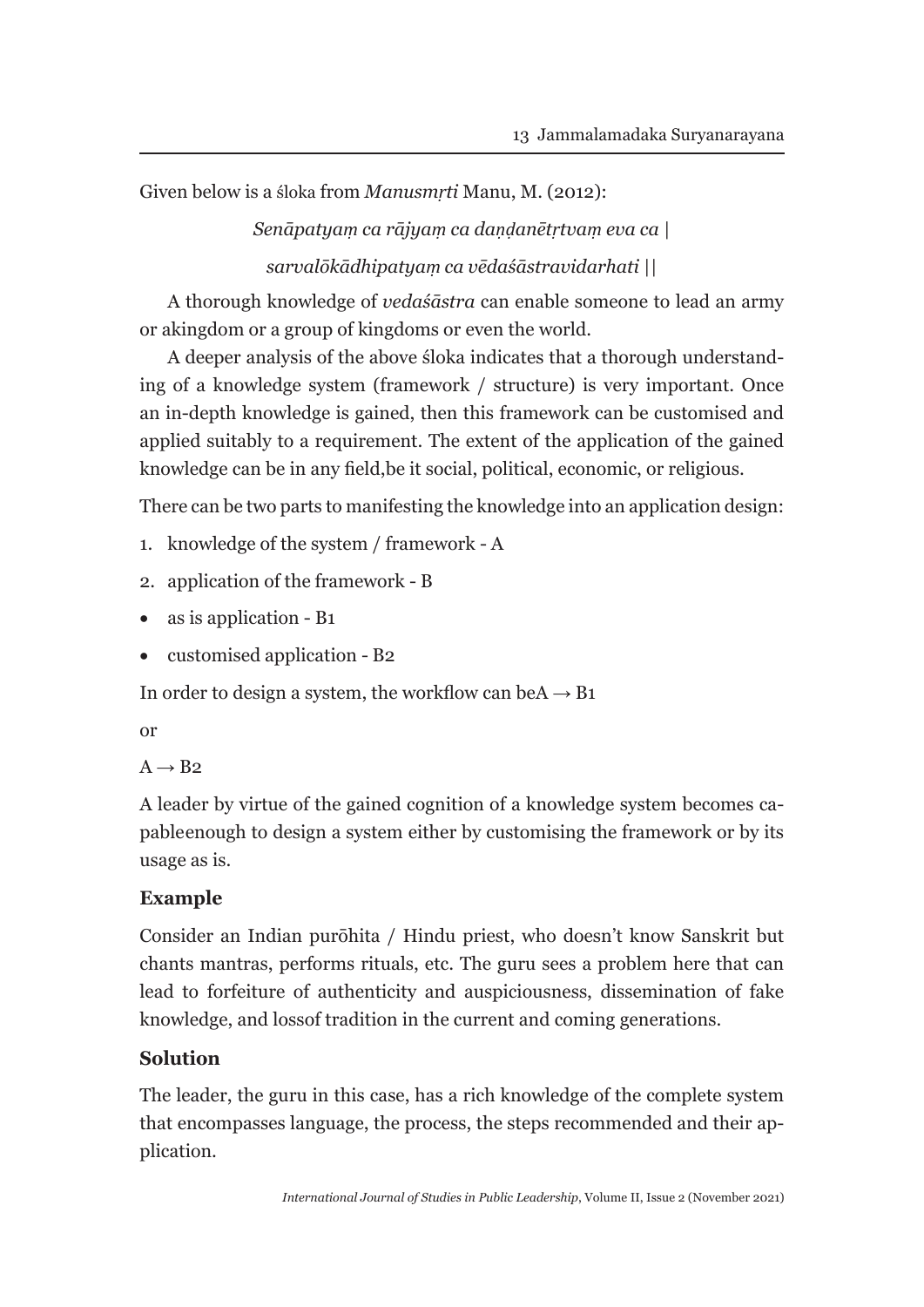The guru also knows the total structure of paurōhitya, the work expected from a purōhita and its constituents. As the referenced śloka from Manusmṛti prescribes, the guru is capable enough to lead. So, he can design a system either by using it as it is or by customising the framework. The system designed by the guru can be used to enable the purōhita clan so that they do not struggle. For example, one of the requirements in the designed solution is to teach Sanskrit in sandhya vandanam, a vedic meditation practised everyday by many Hindu seekers or Viṣnu Sahasranama, a section from the Vyāsa Mahābhārata dedicated to enumerating the qualities of Bhagavan Visnu etc. This slowly starts enabling the purōhitas in language and methodology. The guru can try this technique on a few purōhitas. In parallel, the guru can validate the śiṣyas on what they have learnt in their day-to-day practice. Thus, the guru takes the purōhitas to what is unknown from what is known. By an in-depth understanding of the structure of the knowledge and its validity, the guru emerges as a time-tested leader.

#### **Conclusion**

According to the essence of different śāstras such as *Tarka Śāstra*, *Nīti Śāstra* etc., recognising a cognition and its validity is a key step towards building leaders. A practitioner is born when a person learns a subject, gains thorough knowledge in that subject, and applies that knowledge into day-to-day life. A leader is born when the practitioner becomes capable enough to transmit that knowledge to guide and build others (*ṣiṣya*). As shown in the above example, the guru (leader) understands the knowledge structure of the processes involved in a *purōhita*'s work and experiments anenvisioned idea and validates it after guiding the *purōhita-*s and validating their work.

Even though leaders cannot be artificially made, if one possesses the leadership quality, then one can enhance that quality by focusing and getting trained in the Indic dimension of cognition, its structure and validity to excel.

Given below is a śloka from *manusmṛti* Manu, M. (2012):

*Laukikaṃ vaidikaṃ vāpi tathādhyātmikamēva vā |*  āda*dīta yatō jñānaṃ taṃ pūrvamabhivādayēt ||*

The guru enables the śi*ṣya* in *laukika (study to solve day-to-day problems)*, *vaidika (study to understand veda-related concepts)* or ādhyātmika (study of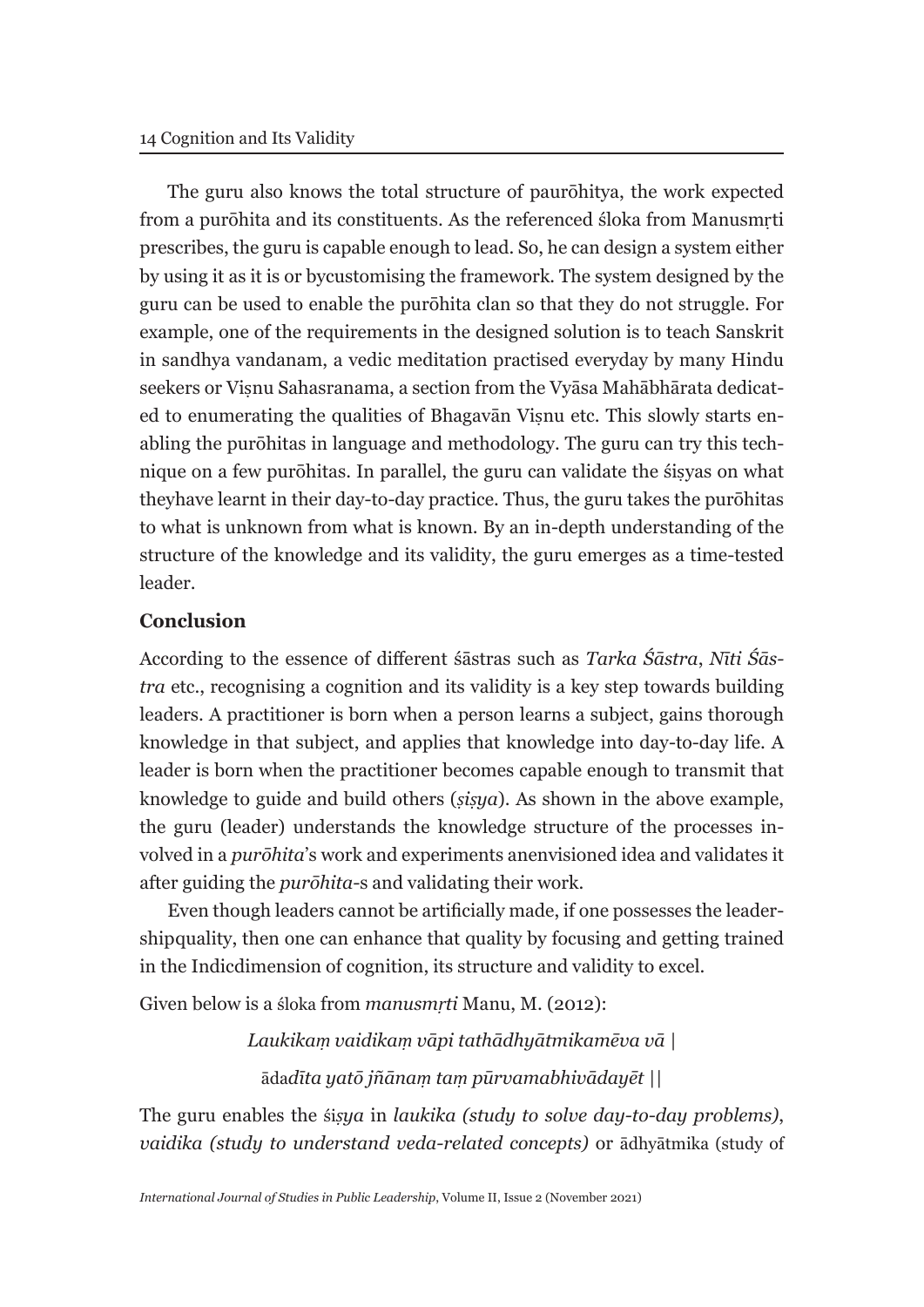ātman). The source of the *jñāna* is being worshipped by the śi*ṣya* because that is the first stepping stone in the journey of becoming a leader. The śi*ṣya* gains the knowledge of the system and its structure. The śi*ṣya* can continue this *paramparā* of leadership. Hence building leadership is an ongoing and everlasting process and śāstra jñāna forms a strong foundation towards this journey.

#### **References**

Annaṃbhaṭṭa, V. (1960). *Tarkasaṃgra-dīpikā*. Vāvilla Rāmaswāmī Śāstrulu and sons.

Annṃbhaṭṭa, V. (1960). *Tarkasaṃgraḥ*. Vāvilla Rāmaswāmi Śāstrulu and Sons. APA Dictionary of Psychology. (n.d.). APA Dictionary of Psychology. https://dictionary.apa.org/cognition

Īśwarakṛṣṇa, Ś. (1917). *Sāṇkhya kārikā*. Vidya Vilas Press, Benaras.

Jhālakīkar, B. (1928). *Nyāyakośa* (3rd ed.). Chaukhamba Surabharati Prakashan, Varanasi.

Shankara, M. (2007). *Vaiśēṣikasūtrōpaskāraḥ* (3rd ed.). Chaukhamba Prakashan, Varanasi.

Vātsāyana, M. (1998*). Nyāyabhāshyaṃ* . Bauddha Bharati.

Manu, M. (2012). *Manusmṛtiḥ mēdhātithibhāṣyasamētā*. Parimal Publications.

Śukra, A. (2008). Śukranīti*ḥ*. Chaukhamba Samskrit Samsthan, Varanasi. Kinkate*,* (n.d.) *Boy Seeing the moon* [Photograph]. https://pixabay.com/illustrations/moon-stars-nightdream-landscape-4606246/